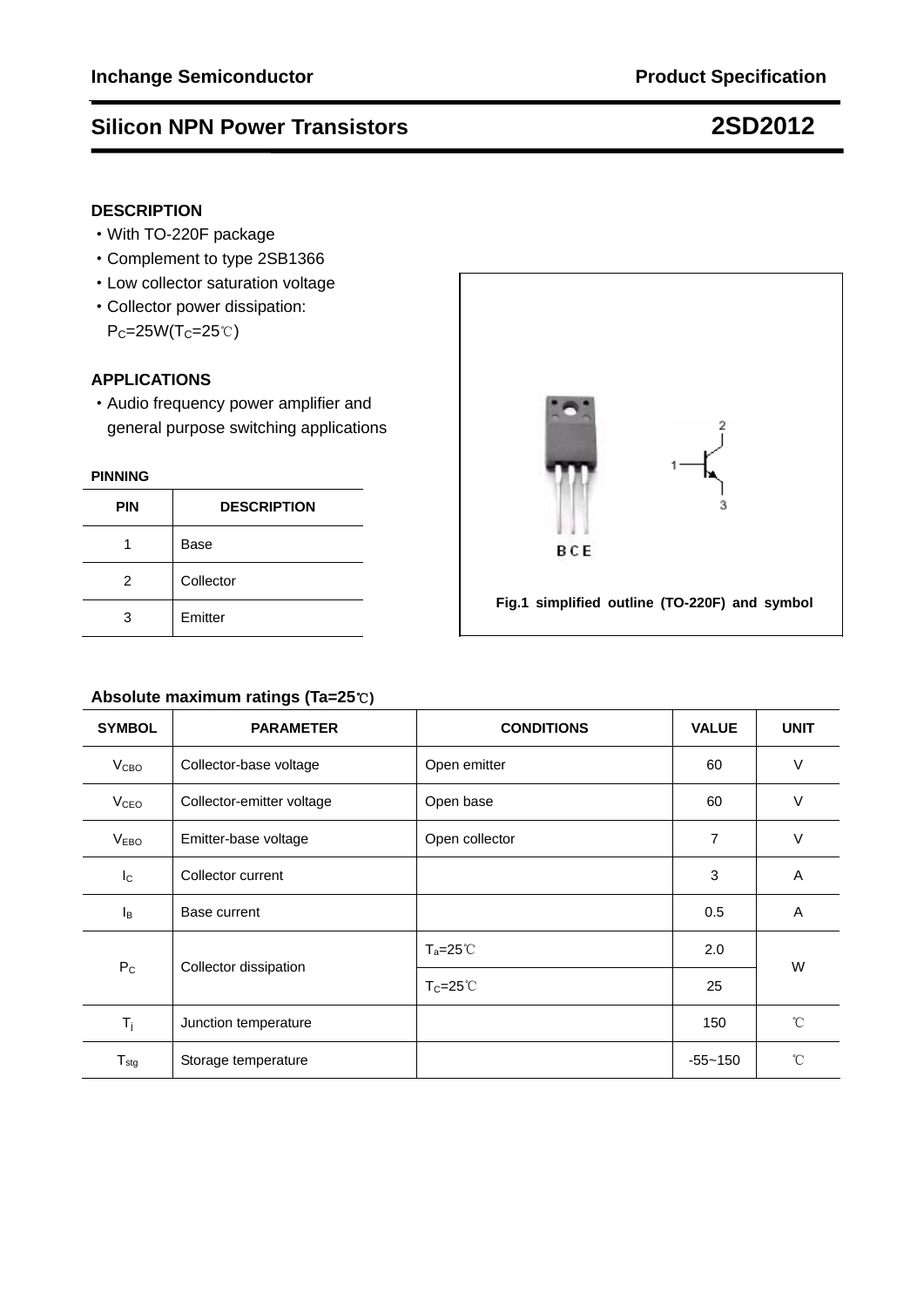# **Silicon NPN Power Transistors 2SD2012**

# **CHARACTERISTICS**

# **Tj=25**℃ **unless otherwise specified**

| <b>SYMBOL</b>           | <b>PARAMETER</b>                     | <b>CONDITIONS</b>              | <b>MIN</b> | TYP. | <b>MAX</b> | <b>UNIT</b>     |
|-------------------------|--------------------------------------|--------------------------------|------------|------|------------|-----------------|
| $V_{(BR)CEO}$           | Collector-emitter breakdown voltage  | $I_C = 50$ mA; $I_B = 0$       | 60         |      |            | $\vee$          |
| V <sub>CEsat</sub>      | Collector-emitter saturation voltage | $I_C = 2A$ ; $I_B = 0.2A$      |            |      | 1.0        | $\vee$          |
| $V_{BE}$                | Base-emitter on voltage              | $I_C = 0.5A; V_{CE} = 5V$      |            |      | 1.0        | $\vee$          |
| I <sub>CBO</sub>        | Collector cut-off current            | $V_{CB} = 60V$ ; $I_E = 0$     |            |      | 100        | $\mu$ A         |
| <b>I</b> <sub>EBO</sub> | Emitter cut-off current              | $V_{FB} = 7V$ ; $I_C = 0$      |            |      | 100        | $\mu$ A         |
| $h_{FE-1}$              | DC current gain                      | $I_{C} = 0.5A$ ; $V_{CE} = 5V$ | 100        |      | 320        |                 |
| $h_{FE-2}$              | DC current gain                      | $I_C = 2A$ ; $V_{CE} = 5V$     | 20         |      |            |                 |
| $f_T$                   | <b>Transition frequency</b>          | $I_C = 1A$ ; $V_{CE} = 5V$     |            | 3    |            | M <sub>Hz</sub> |
| $C_{OB}$                | Collector output capacitance         | $f=1$ MHz; $V_{CB}=10V$        |            | 35   |            | pF              |